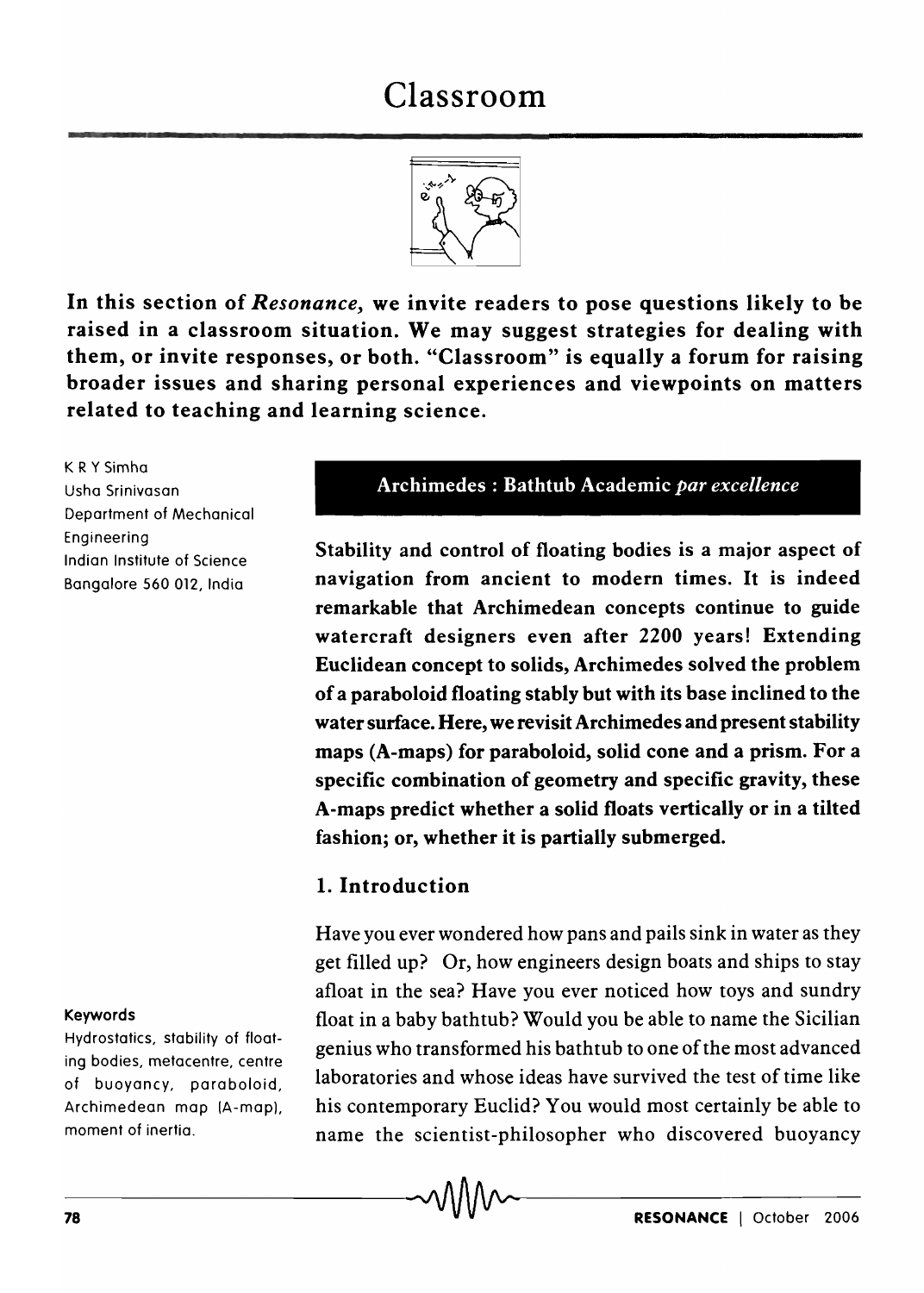screaming *Eureka!* Well, the answer is obviously Archimedes. Schooled in ancient Alexandria, Euclid and Archimedes continue to inspire generations of students and teachers of mathematics, physics and engineering.

Archimedes literally immersed himself in a bathtub of ideas and inventions. Hydrostatics and hydrodynamics command a long and respectable history dating back to Archimedes and beyond. Navigation and commerce along rivers and canals and across oceans in the early history of human civilization created huge opportunities for a large number of merchants, poets, pirates, artisans, skilled workers and scientist-philosophers like Archimedes.

It is quite interesting to note that analytical excellence demonstrated by Archimedes and Euclid was virtually non-existent before their time in the recorded history of science. It is even more surprising to add that it took another 1900 years for the world to witness the rebirth of mathematical analysis of natural phenomena through calculus invented by Leibniz and Newton.

Stability of different shapes of floating bodies in water is a fundamental requirement in the design of boats and ships. Consequently, the geometrical properties and the specific gravity of the floating bodies determine the stable configurations. In the case of symmetrical shapes, a stable vertical configuration is not guaranteed in all cases. Archimedes addressed this problem for the specific shape of a right paraboloid floating with its base *above* the water surface. It is quite remarkable that Archimedes derived a mathematical criterion connecting specific gravity  $(s)$ , the tilt angle and the geometrical parameter tan  $\phi$ , where  $\phi$  is the base angle at the rim of the paraboloid (shown in *Figure* 3, p.83). It is inconceivable to reconstruct his proof today without using modern calculus which was invented 1900 years after Archimedes' death.

There is a popular website on Archimedes actively maintained by Chris Rorres www.math.nyu.edu/ $\sim$ crorres/Archimedes/ Floating/floating.html

-------------------------------~------------------------------7-9

Archimedes literally immersed himself in a bathtub of ideas and inventions. Hydrostatics and hydrodynamics command a long and respectable history dating back to Archimedes and beyond.

Stability of different shapes of floating bodies in water is a fundamental requirement in the design of boats and ships. Consequently, the geometrical properties and the specific gravity of the floating bodies determine the stable configurations.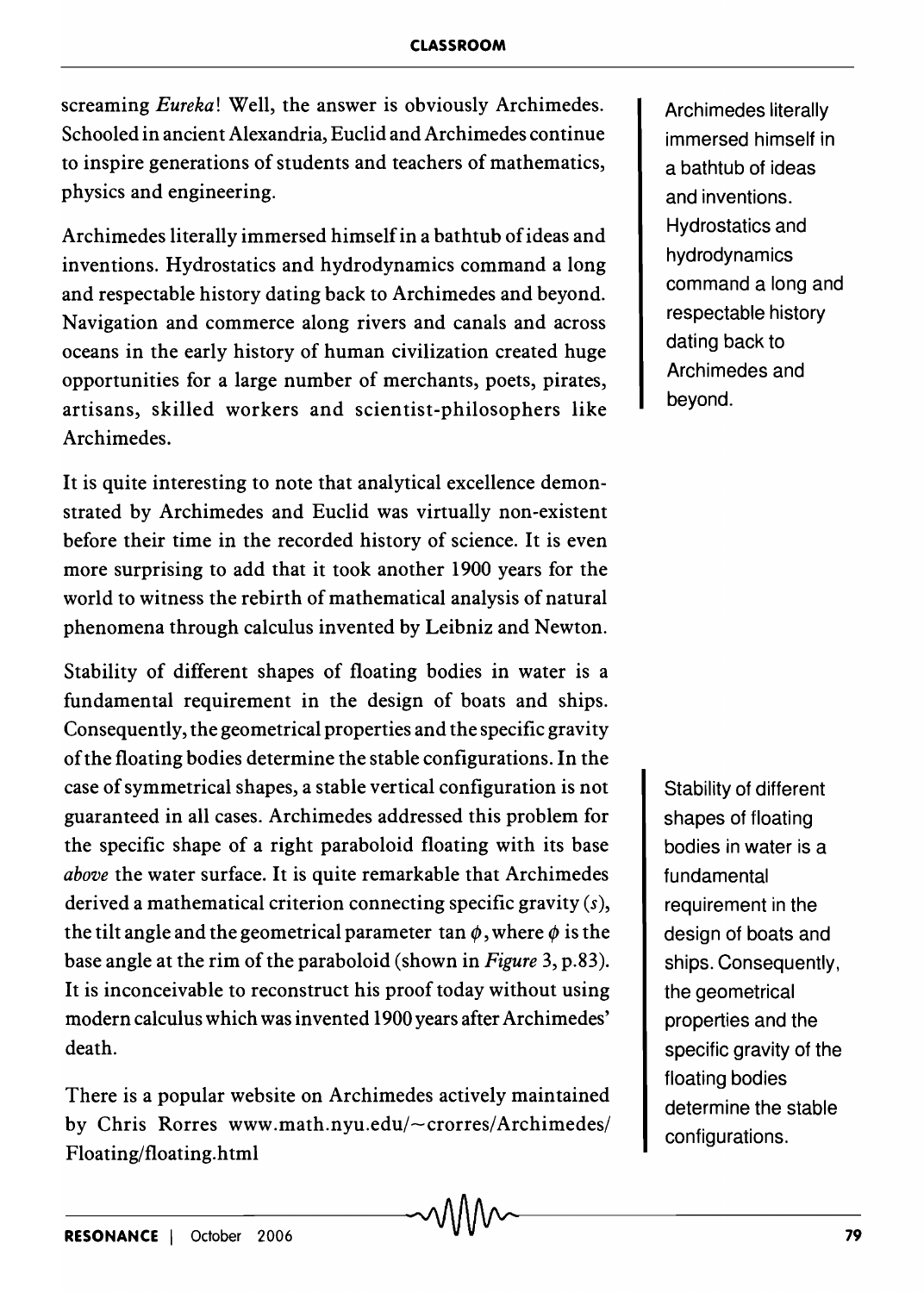Figure 1. Stable configurations.



This website includes animations and illustrations on this ancient problem of stability of floating bodies which continues to challenge teachers and students of hydrostatics and naval engineering. It is unfortunate that most modern texts neglect advanced topics in hydrostatics owing to advanced mathematical skills required pertaining to solid geometry and calculus.

## 2. Stability of Floating Bodies

Archimedes formulated the laws of floatation. The buoyant upthrust balances the weight of the floating body. Archimedes showed that the buoyant force equals the weight of the displaced liquid. The buoyant force resultant acts at a point called the centre of buoyancy B. This is similar to the concept of centre of gravity G. The floating body is in equilibrium when the line joining GB is normal to the water surface. This is a necessary condition for stability but insufficient to assess stability of a floating body. It is important to note that G need not necessarily be below B.

Stability denotes the ability of a body to retain its position and orientation in space. Thus when the body is disturbed *slightly,* it returns to the original configuration. The amount of disturbance is assumed to be small while examining stability of a body. Assessing stability of a floating body requires additional concepts (see [1]).

Consider a cylinder of specific gravity *s,* height *H* and radius *R*  floating in a liquid. The immersion is *sH.* When the cylinder is depressed slightly it bounces up for small values of  $H$ . Similarly when it is tilted slightly from its vertical configuration, it returns

Stability denotes the ability of a body to retain its position and orientation in space. Thus when the body is disturbed slightly, it returns to the original configuration.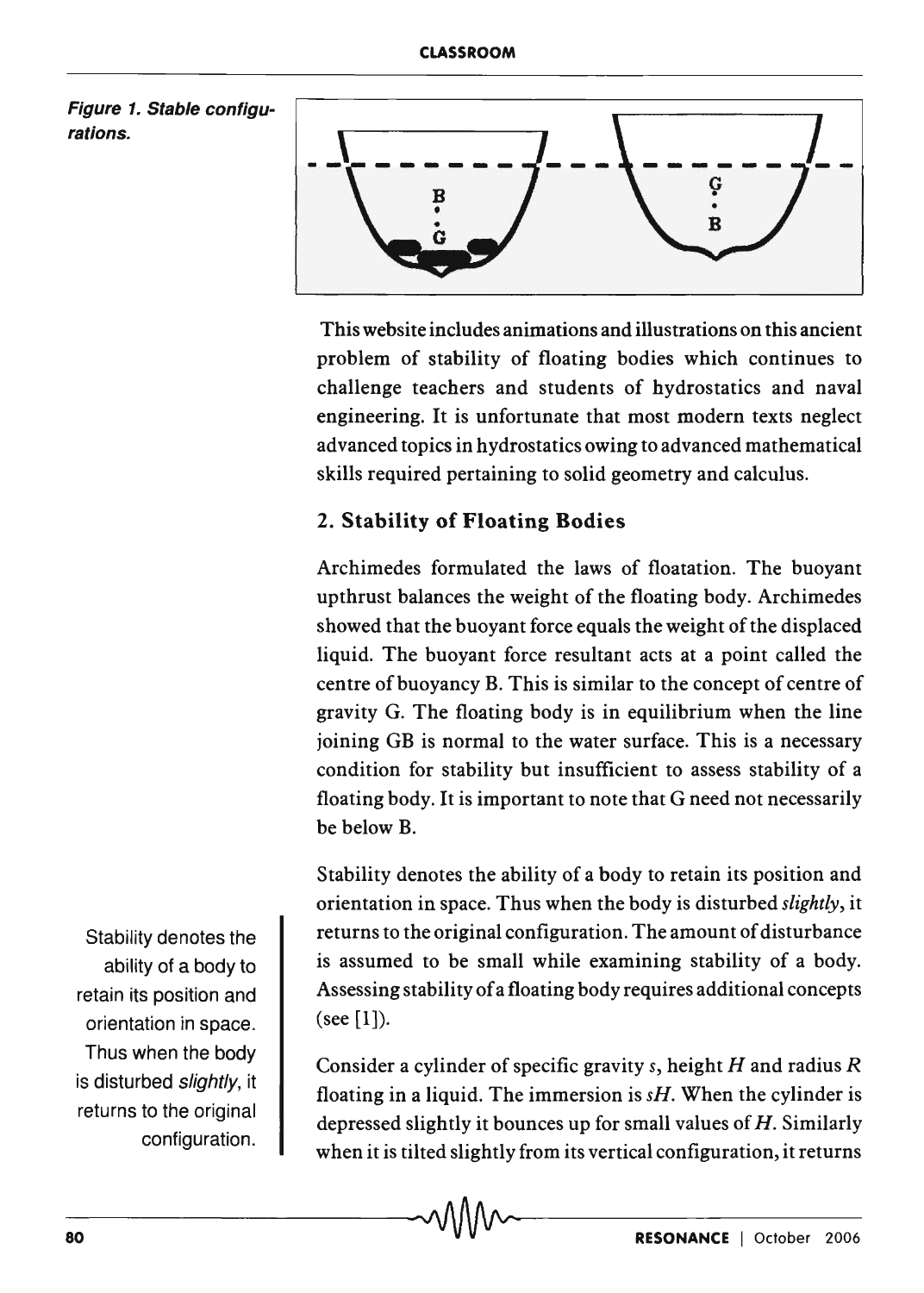

Figure 2. Stability, metacentre and tumbling.

to vertical. This situation is not true for a taller cylinder. There is a critical height  $H_c$ , for each set of values of *s* and radius  $R$ , when the cylinder tumbles to a horizontal configuration. This is illustrated in *Figure* 2 which also includes the  $(s - R/H)$  plots showing the critical value of *RIH* for a given *s* below which the cylinder tumbles to a horizontal configuration. This gives the stable region in the *s* versus  $R/H = \alpha$ ) plane. It is convenient to refer to  $s - \alpha$  plots as *Archimedean maps* (A-maps) in the sequel while discussing configurational transitions of floating objects.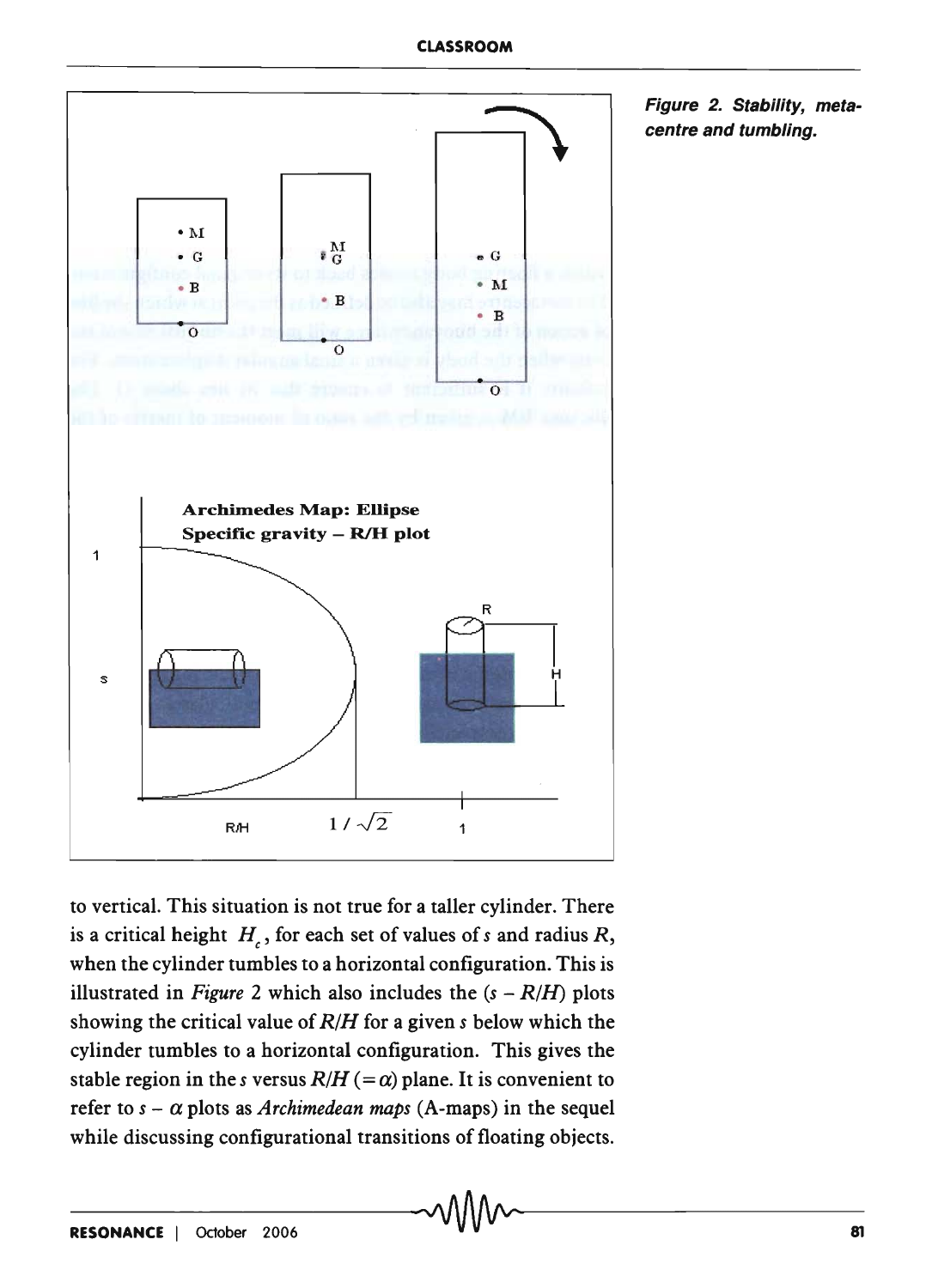The stability analysis provides a means of classifying floating objects into plates and pencils. Plates float with their axis perpendicular to the water surface whereas pencils tumble to a horizontal configuration like a wooden log.

The unstable region when the cylinder tumbles to a horizontal configuration is a semi-ellipse of major axis  $1/\sqrt{2}$  and minor axis 1/2. A similar situation develops for a floating paraboloid considered by Archimedes.

The stability analysis is based on the concept of *metacentre* about which a floating body rotates back to its original configuration. The metacentre may also be defined as the point at which the line of action of the buoyancy force will meet the normal axis of the body when the body is given a smal angular displacement. For stability it is sufficient to ensure that M lies above G. The distance BM is given by the ratio of moment of inertia of the cross section at the water surface  $(I)$  to the immersed volume of the floating body (sV). The stability condition stipulates  $H^2/R^2 <$  $1/[2s(1-s)]$ . It is interesting to note that  $H/R$  becomes infinite for  $s = 0$  or 1. The first case of  $s = 0$  implies extremely high density liquid approaching a solid. In this case a rigid cylinder can remain stable (neglecting elastic effects!). In this special case  $H/R \sim 1/(2s)^{1/2}$ . The latter case of  $s = 1$  implies a neutrally buoyant cylinder which can assume an arbitrary orientation. This analysis provides a means of classifying floating objects into plates and pencils. Plates float with their axis perpendicular to the water surface whereas pencils tumble to a horizontal configuration like a wooden log.

Conventional teaching of hydrostatic stability is usually limited to vertical configuration about planes of symmetry though Archimedes developed the famous criterion for *asymmetric*  configuration over 2200 years ago!

In this article, we revisit the Archimedes' criterion for a right paraboloid and develop Archimedean criteria for two other shapes namely, a cone and a parabolic prism. The latter shape models the case of floating vessels. Archimedean criteria for these shapes are illustrated through stability maps. In these maps the region of stable vertical equilibrium is demarcated from the region of stable, tilted equilibrium configurations. The concept of *metacentre* is explained for vertical stability. The tilted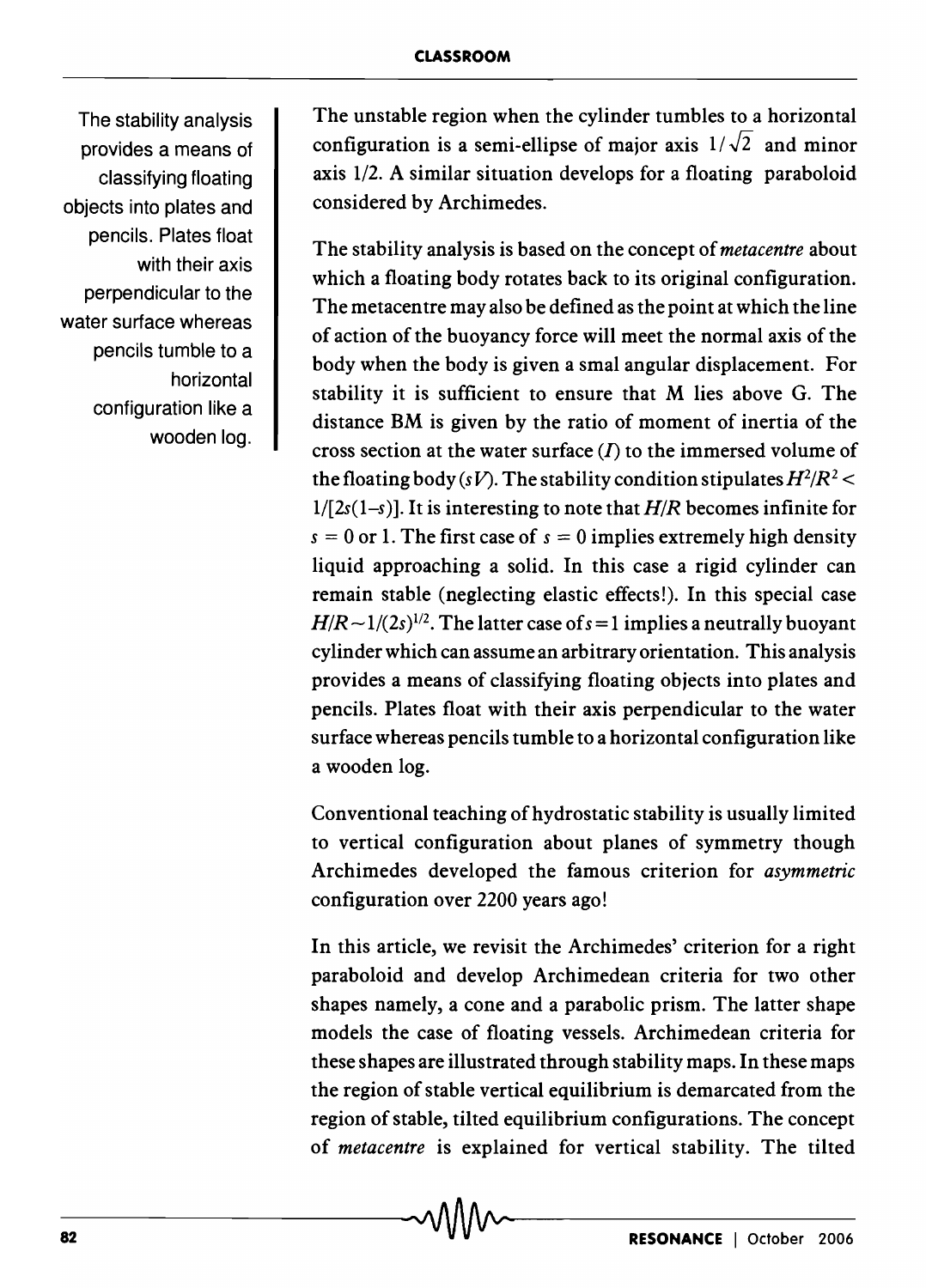

configuration is a stable configuration provided that the centre of gravity lies vertically above the centre of buoyancy. When the centre of gravity G lies vertically below the centre of buoyancy B, the floating body is unconditionally stable. This is normally the case for cargo ships and primitive watercraft such as dugouts and catamarans. Stability becomes a serious issue when the centre of gravity lies above the centre of buoyancy. This issue forms the theme of this article.

Figure 3 (left). Schematic of Configuration A. Figure 4 (right). Schematic of Configuration B.

## 3. Archimedean Criterion

Archimedes considered a right paraboloid. A right paraboloid is a solid of revolution obtained by rotating a parabola about its axis. Paraboloidal shapes are used widely for antennae and solar collectors. (Archimedes however considered a solid paraboloid of height H and base radius R which is assumed to be lighter than water.) Three distinct configurations are possible when this paraboloid is floating in water depending on its specific gravity (s) and the aspect ratio of the body  $\alpha = R/H$ :

Vertical Configuration A: The base remains horizontal and stays above water *(Figure 3).* 

Tilted Configuration **B**: The base is inclined with an angle of tilt  $\theta$  to the water surface but stays above water as shown in *Figure* 4.

Submerged Configuration C: The base is partially submerged.

-------------------------------~~----------------------------83-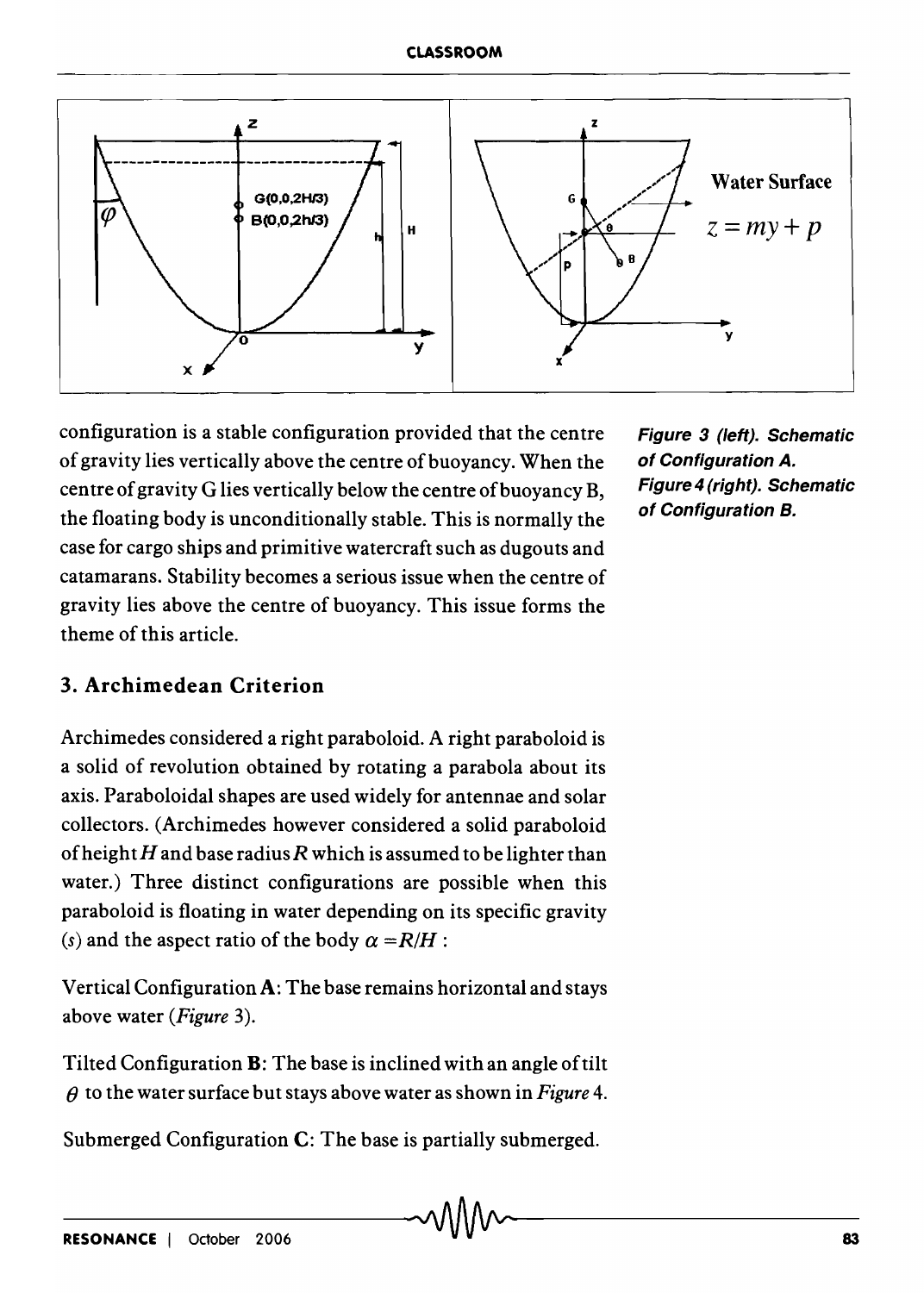### 4. Vertical Configuration Analysis

The equation of the right paraboloid is

$$
z = k(x^2 + y^2), \tag{1}
$$

where  $x, y$  and  $z$  are the Cartesian coordinates with origin at the vertex of the paraboloid and  $z$ -axis is taken along the axis of the body as shown in *Figure* 3. The constant *k* is given by  $k = H/R^2$ and it can be seen that tan  $\varphi = 2kR$ . The water surface is parallel to the base of the paraboloid.

The volume of the paraboloid *V* is given by  $V = \pi R^2H/2$ . The immersed volume  $V_{1M} = \pi r^2 h/2 = sV$  implying  $s^{1/2} = h/H$ . The coordinates of the centre of gravity G are (0, 0, *2H/3).* The centre of buoyancy B is the centroid of the immersed volume with coordinates  $(0, 0, 2Hs^{1/2}/3)$ . The point G is above B on the same vertical axis which also represents the axis of the paraboloid. For this configuration we can locate the metacentre M by using the relation  $BM = I/V_{IM}$ , as previously explained for the case of a floating cylinder. As in the case of the cylinder, the stable configuration of a shallow paraboloid is with its axis perpendicular to the water surface.

#### 5. Tilted Configuration Analysis

When the paraboloid floats with its base completely above the water level in an inclined position, the volume of the water displaced remains same as that of the vertical configuration  $V_{I M}$ . Let us assume that the base is inclined to the water surface with an angle of tilt  $\theta$  Without loss in generality we can fix the Cartesian coordinates to the vertex and the axis of the paraboloid as shown in *Figure* 4 and the water surface can be given by the inclined plane  $z = k(\overline{m}y + \overline{p})$ . Analytical expressions for the immersed volume  $V_{IM}$  and the buoyancy centre B can be obtained as

$$
V_{IM} = \iiint_{V_{IM}} dV = \frac{\pi}{2} k \left( \overline{p} + \frac{\overline{m^2}}{4} \right)^2;
$$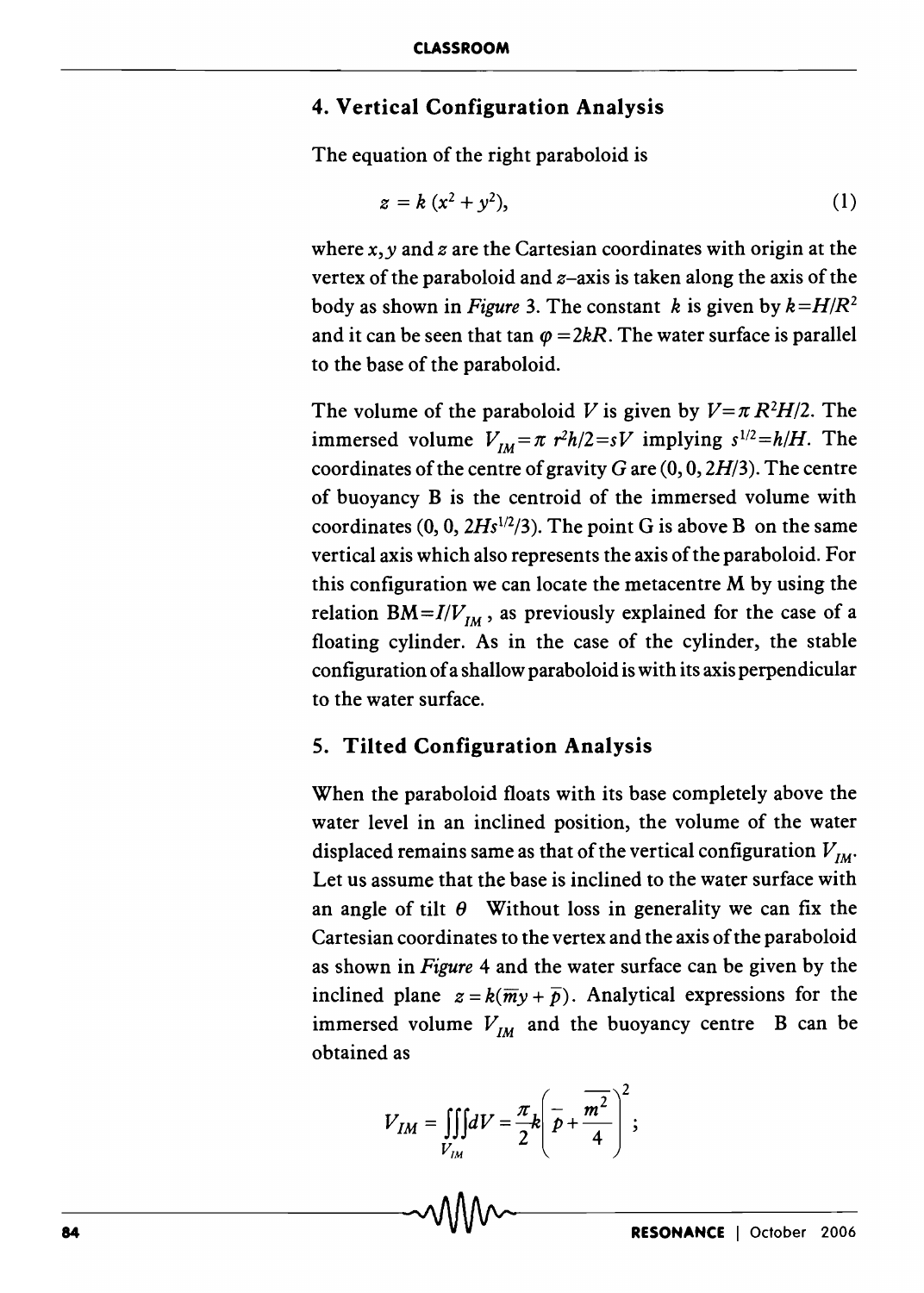$$
B_x = 0; \ B_y = \frac{1}{V_{IM}} \iiint_{V_{IM}} y dV = \frac{1}{m/2};
$$
  

$$
B_z = \frac{1}{V_{IM}} \iiint_{V_{IM}} z dV = \frac{k}{12} (5\overline{m}^2 + 8\overline{p}).
$$
 (2)

For a given slope of the inclined water surface  $m = \overline{m}k$ ,  $\overline{p}$  can be obtained, using the fact that the volume of water displaced is the same as that of the vertical configuration, to be

$$
\bar{p}k = r^2 - m^2/4. \tag{3}
$$

Archimedes showed that the angle of tilt is controlled by the specific gravity and geometry based on the fact that the line BG joining the points G and B is *perpendicular* to the water surface:

$$
\frac{(B_z - \frac{2}{3}H)}{\frac{\overline{m}}{2}} = -\frac{1}{k\overline{m}}
$$
(4)

Using equations  $(2)$ ,  $(3)$  and  $(4)$ , the equation relating the specific gravity s, aspect ratio  $\alpha$  and the slope of the water surface with respect to the axis of the tilted paraboloid ' $m=$ tan  $\theta$ ' is derived as:

$$
\frac{8}{3\alpha^2}(1-s^{1/4})(1+s^{1/4}) = 2+m^2
$$
 (5)

This complex relationship is shown in three-dimensional space  $(s, \phi, \theta)$  by Rorres for a range of values  $0 \le s \le 1$ ,  $\phi : 0$  to 90°. The limiting case of infinitely long paraboloid (i.e  $\phi = 90^\circ$ ) leads to two extreme values of specific gravity, namely,  $s = 1$  and  $s = (1/5)^4 = 1/625$ . This is better explained using a modified Amap,  $(s^{1/4} - \alpha)$  plot, shown in *Figure* 5, demarcating the transitions from configuration A to B shown by the solid line, and from B to C shown by the dotted line. For better graphical elegance the fourth root of  $s$  forms the ordinate in this A-map. The  $A-B$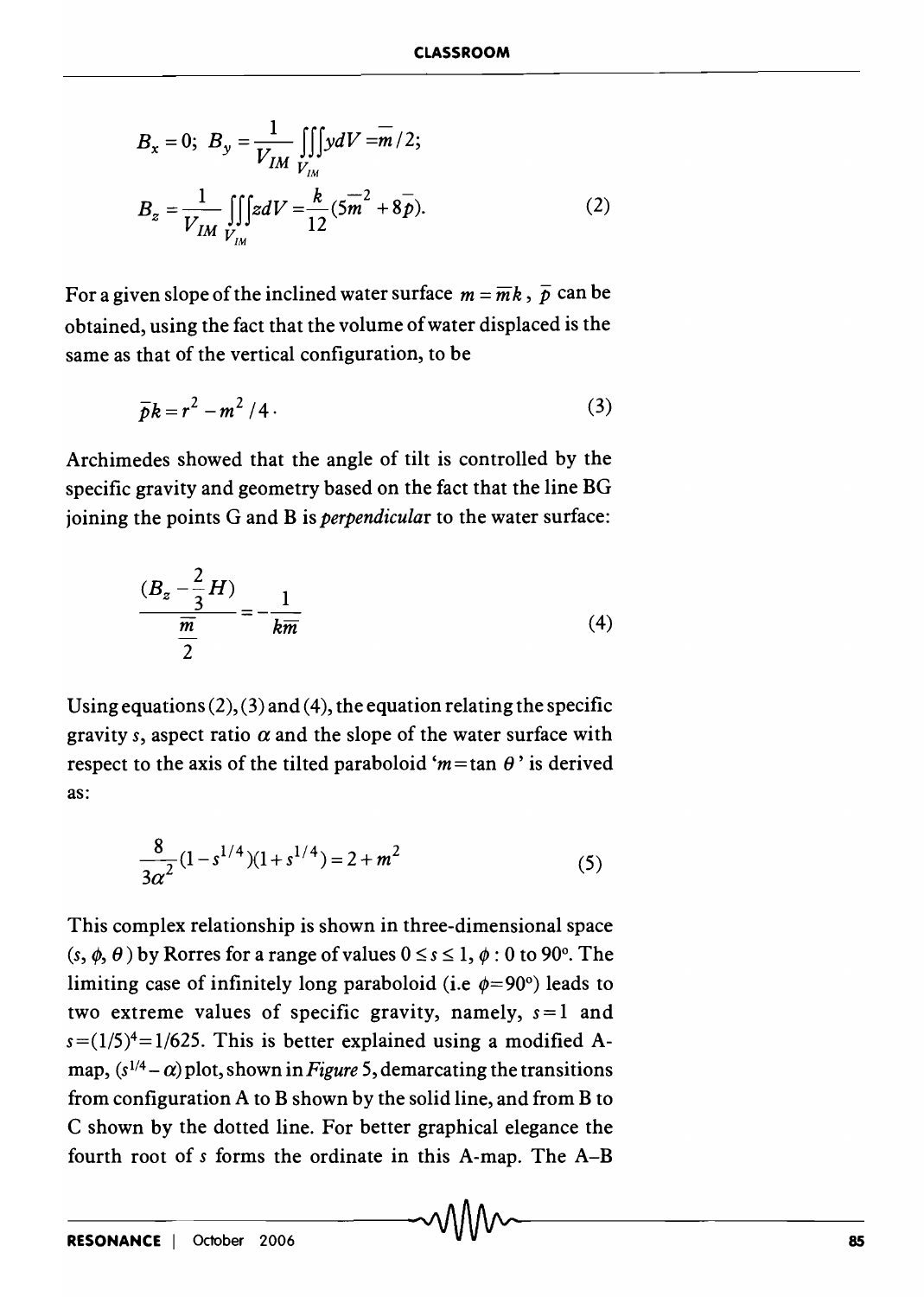



transition is given by the equation obtained by putting  $m = 0$  in equation (5):

$$
s^{1/4} = \left(1 - \frac{3}{4}\alpha^2\right)^{1/2} \tag{6}
$$

The B-C transition occurs when the water surface cuts the rim of the paraboloid. This constrains the parameters  $\overline{m}$  and  $\overline{p}$  to satisfying a fixed immersed volume  $V_{IM}$  yielding:

$$
\frac{3}{2}\alpha^2 = (1 - s^{1/4})(5s^{1/4} - 1).
$$
 (7)

The limiting value of  $s^{1/4}$ =1/5 ensures non-negative  $\alpha^2$ . For values ofs below this limiting value, the paraboloid floats with its base above the water surface, taking configurations A or B depending on the values of  $\alpha$ . For the values of s and  $\alpha$  lying in the region bounded by B-C curve and the *S1/4* -axis, the base of the paraboloid submerges in water. The critical values of  $\alpha$  for transitions A to B ( $\alpha$  = 0.89) and B to C ( $\alpha$  = 0.73) are marked in the figure for the specific case of  $s^{1/4} = 7/11$ . The maximum tilt angle in this case is  $45^{\circ}$  as can be verified from equation (5). The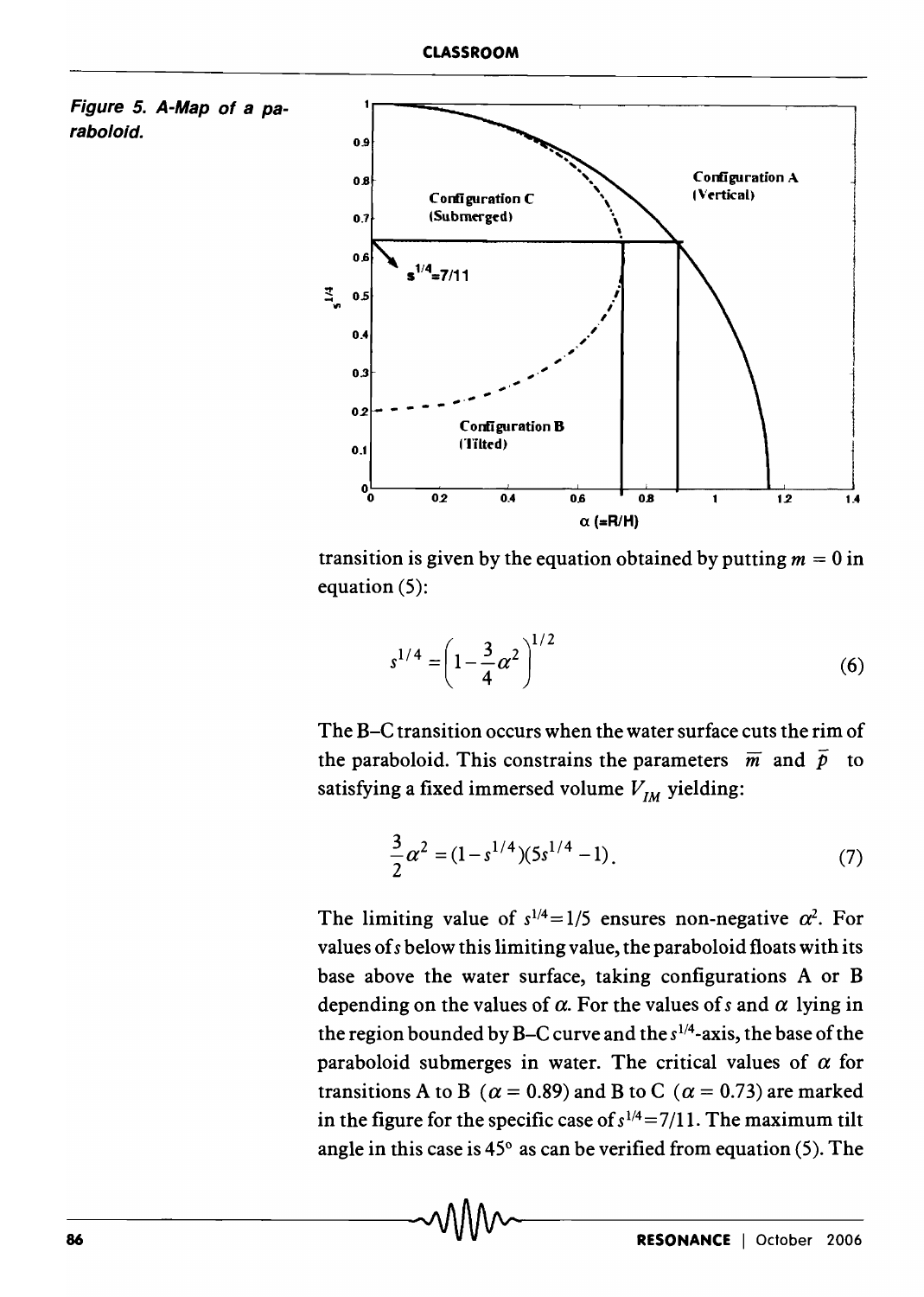

corresponding configurations at these critical values are shown in *Figure* 6. The A-map in *Figure* 5 contains a smaller ellipse corresponding to configuration C inside a larger ellipse corresponding to the A-B transition. The region between the two transitions does not exist for the cylinder shown in *Figure 2.*  The tilted configuration is a unique feature for the paraboloid, and this feature persists for a general *polyboloid* given by  $z^n = k (x^2 + y^2)$ , for  $n \ge 1$ .

#### 6. A-Maps: Cone, Parabolic Prism

The inclined configuration analysis for the right circular cone of base radius *R* and height *H* is done in a similar manner as described in the previous section. The equation of the cone is given by

$$
z^2 = k^2(x^2 + y^2)
$$

The z-axis of the Cartesian coordinates is taken along the axis of the cone as shown in *Figure* 7. Here,  $k = H/R = 1/\alpha = 1/\tan \beta$  where  $\beta$  is the semi-apex angle of the cone. In the vertical configuration, the height of the immersed volume is given by  $s^{1/3} = h/H$ . For the tilted configuration, the immersed volume  $V_{I\mu}$  and the coordinates of the buoyancy centre  $B$  are given by

$$
V_{IM} = \iiint_{V_{IM}} dV = \frac{\pi}{3} k^4 \bar{p}^3 \frac{(1+m^2)^{1/2}}{(k^2-m^2)^{3/2}};
$$

Figure 6. Tumbling of a Paraboloid. *S'14* = 7/11. (a)  $m = 0$ ;  $\alpha = 0.89$ ; Transition from Configuration *A*  to B. (b)  $\alpha$  = 0.72; m = 1; Transition from Configuration B to C. (c)  $\alpha = 0.6$ ; Configuration

C.

(8) Figure 7. Schematic of tilted cone.

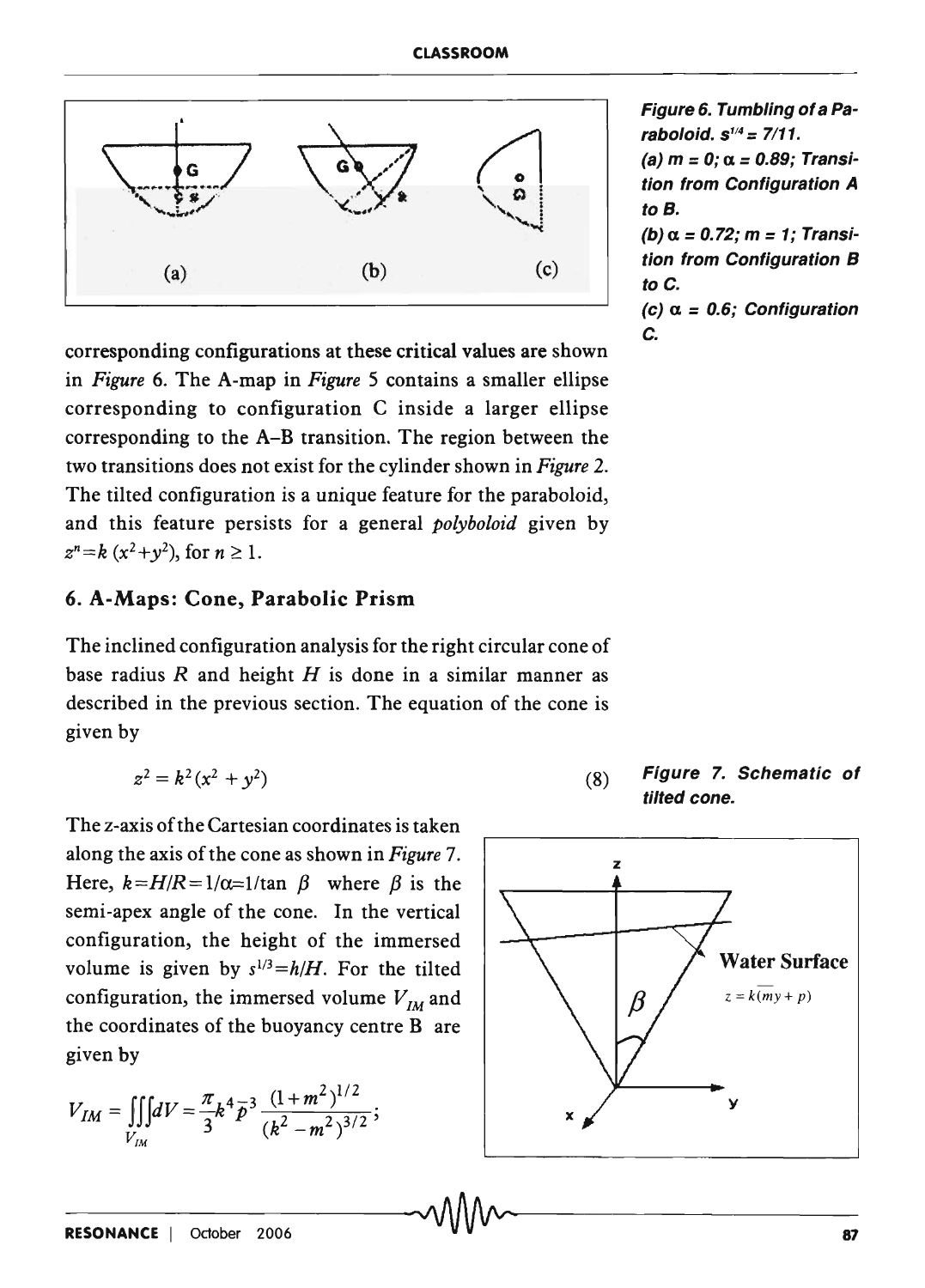**College** 

$$
B_x = 0; B_y = \frac{1}{V_{IM}} \iiint_{V_{IM}} y dV = \frac{3}{4} \frac{k^2 \overline{pm}}{k^2 - m^2};
$$
  

$$
B_z = \frac{1}{V_{IM}} \iiint_{V_{IM}} z dV = \frac{3}{4} \frac{k^3 \overline{p}}{k^2 - m^2}.
$$
 (9)

Here  $\bar{p}$  is obtained, using the condition of the constancy of the immersed volume, to be

$$
\bar{p} k = (k^2 - m^2) H / (1 + k^2).
$$
 (10)

The condition for the line BG (where B is the centre of buoyancy and G is the centre of gravity) to be perpendicular to the water surface can be obtained as

$$
\frac{(1+k^2)^6}{k^6}s^2 = (k^2 - m^2)^3(1+m^2)
$$
 (11)

For a vertical configuration this equation reduces to

$$
\alpha^2 = \frac{1 - s^{1/3}}{s^{1/3}}
$$
 (12)

as shown by Bansal [2]. Stable vertical configurations of a cone for a given value of *s* are possible only for the values of the aspect ratio  $\alpha$  given by equation (12).

A similar analysis to that of a paraboloid can reveal that the maximum angle of inclination for a stable, tilted cone at a given value of *s* reduces to a simple equation  $m = \alpha$ .

*Figure* 8 shows the A-Map of the solid cone. Equation (12) is plotted as a solid line which marks the transition from Configuration A to B. Here, the semi-apex angle  $\beta$  of the cone is taken to be the abscissa and *s* is taken as the ordinate. The dotted-line is plotted using equation (11) which shows the transition from Configuration B to C. It can be noted that there is no non-zero lower bound on *s* for configuration C unlike in the case of a paraboloid.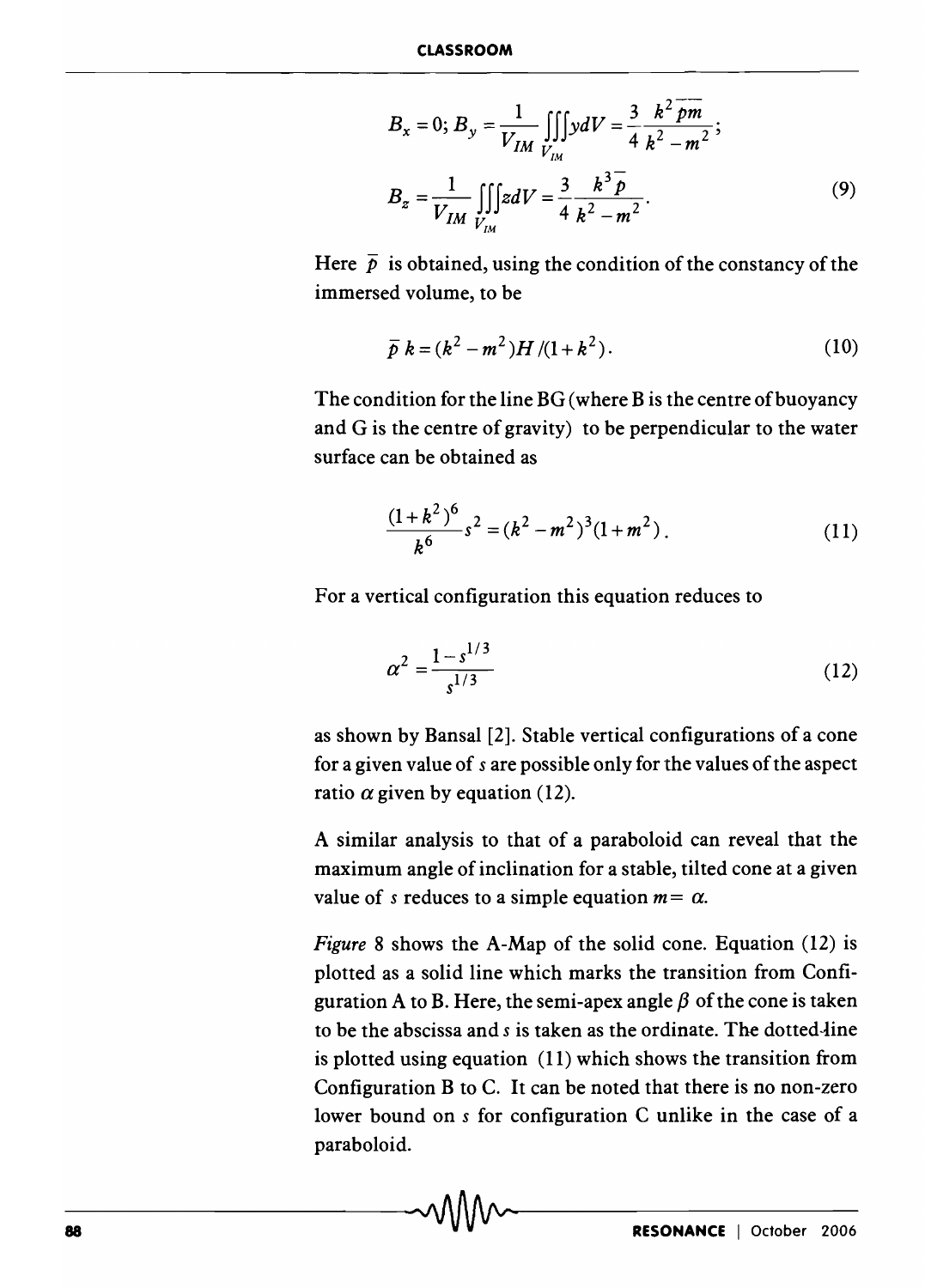

Figure 8. A-maps of a right circular cone.

The A-map for a long parabolic prism (of infinite length!) closely resembles that of the paraboloid. A similar analysis for the parabolic prism yields the condition for a stable tilted configuration as

$$
\frac{12}{5\alpha^2}(1-s^{2/3}) = 2+m^2
$$
 (13)

The corresponding equations for transitions from configuration A to Band B to Care

$$
\frac{12}{5\alpha^2}(1-s^{2/3}) = 2\tag{14}
$$

and

$$
\alpha^2 = \frac{4}{5} (1 - s^{1/3}) (4s^{1/3} - 1)
$$
 (15)

respectively. Similar to the case of the paraboloid, the limiting value of  $s^{1/3}$  = 1/4 ensures non-negative  $\alpha^2$ . Below this value of s, the prism floats with its base above the water surface, taking configurations A or B depending on the values of  $\alpha$ .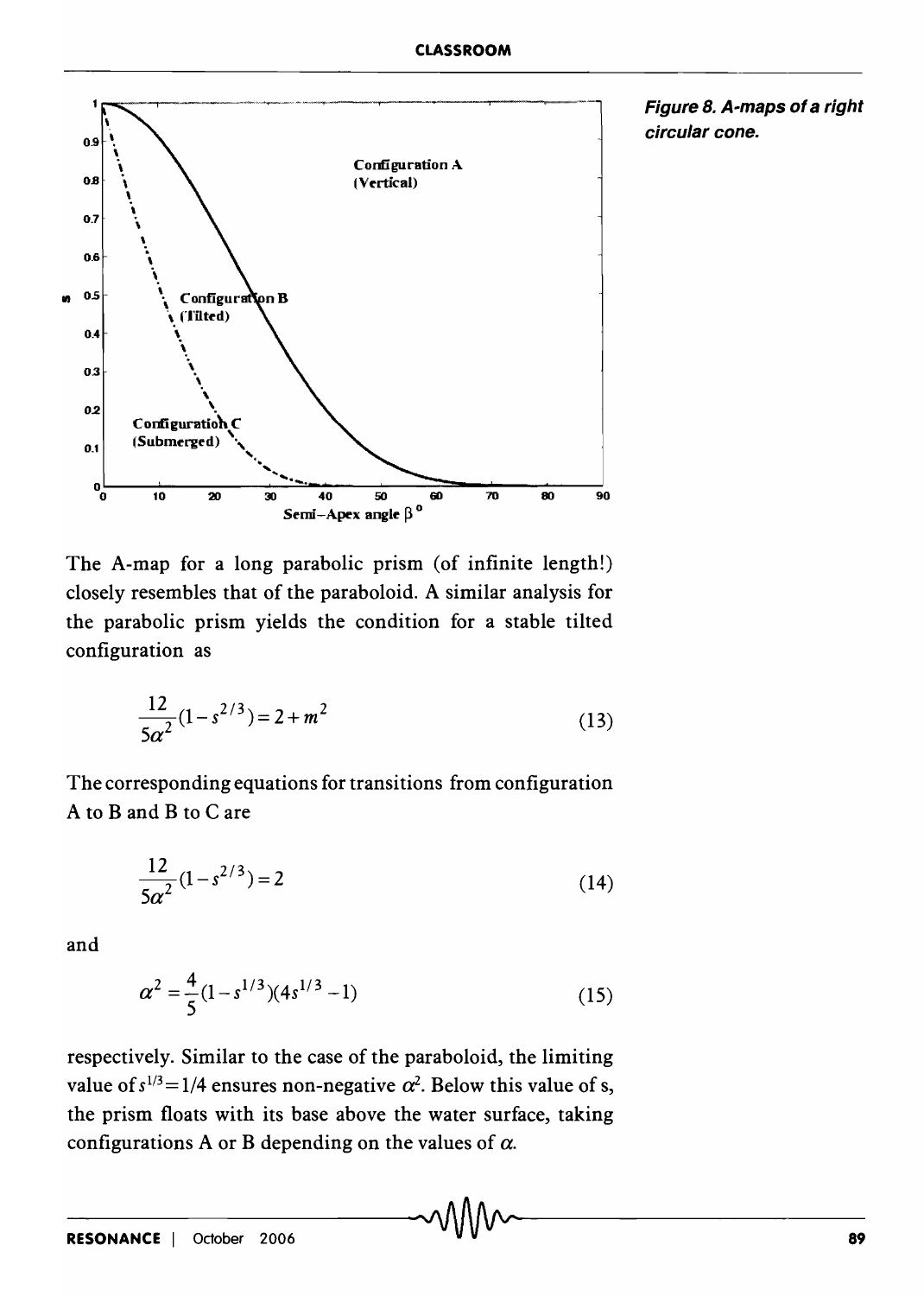Figure 9. A-Maps of a para-

bolic prism.



## 7. Check for Stability of Configuration A.

The Archimedean criterion for the case of  $m = 0$  for a paraboloid is given by equation (6). This criterion can be derived independently for small disturbances from the stable configuration leading to the *metacentre* concept. Accordingly, as shown in hydrostatic texts, the distance between the centre of buoyancy and the metacentre is given by  $BM = I/V_{1M}$ , where *I* is the moment of inertia of the cross-section of the floating body *at* the water surface,  $V_{1M}$  is the immersed volume below the water surface. It can be easily seen that the distance BG for a right circular cone floating vertically is  $3(H-h)/4=3H(1-s^{1/3})/4$ . The moment of inertia of the cross-section of the body at the water surface is  $\pi r^{4}/4$  and the immersed volume is given by  $V_{1M} = \pi r^{2}h/3$  giving  $BM = (3/4)$ .( $h/k<sup>2</sup>$ ). For stable equilibrium,  $GM \ge 0$ . That is,  $GM = BM - BG = (3/4)s^{1/3}H\alpha^2 - (3/4)H(1-s^{1/3}) \ge 0$ , which, in the limit of  $GM = 0$ , yields equation (12). Therefore, we have shown here that for a stable vertical configuration of a right circular cone, the metacentre M coincides with G. This result can be proved for a right paraboloid too.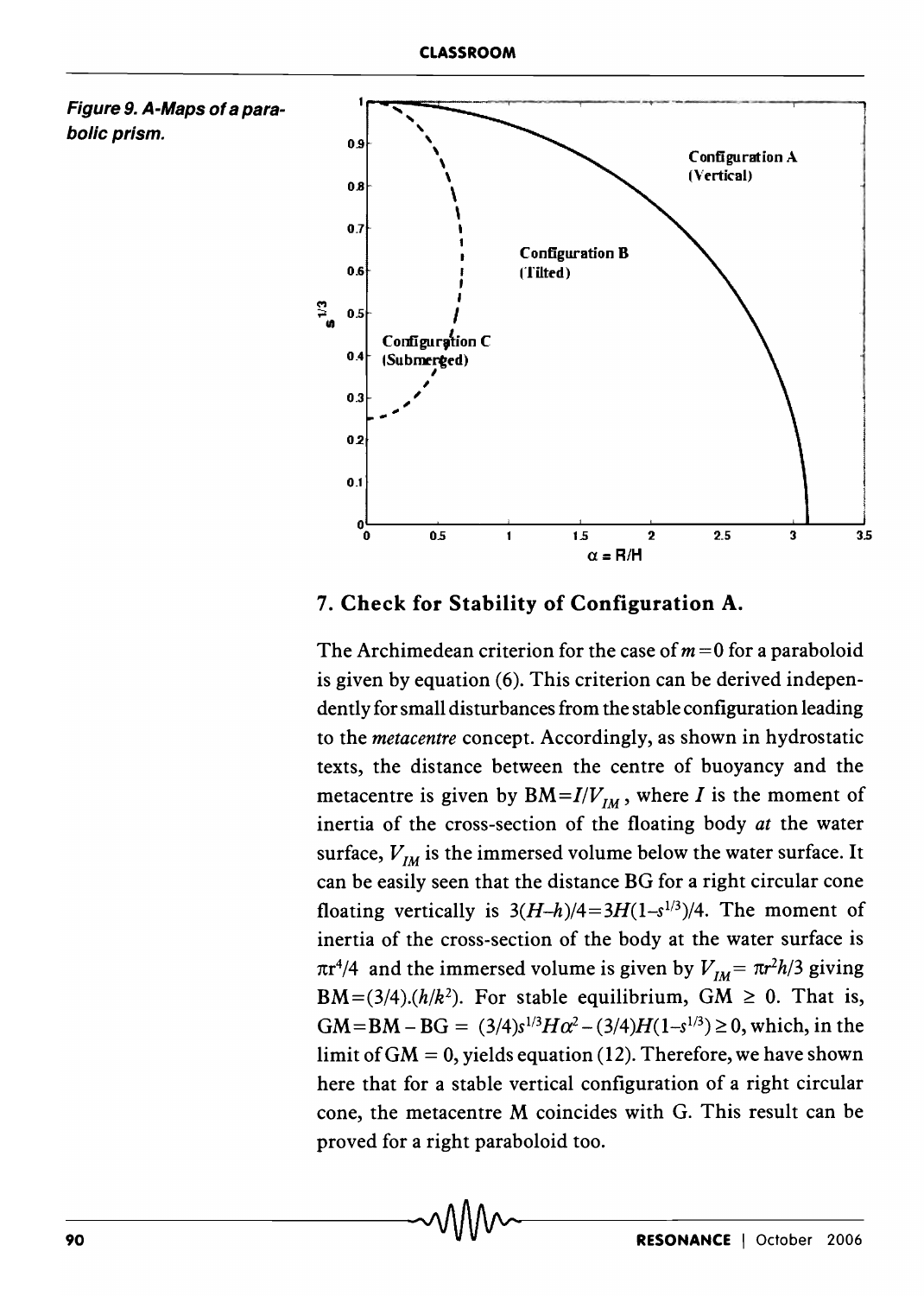## 8. Tumbling Paraboloidal Iceberg

Similar to a cylinder tumbling when it exceeds a critical height, a paraboloid tumbles when the base angle exceeds a critical value. Rorres [3] cites Jules Verne in *20,000 Leagues Under the Sea: "An enormous block of ice; a mountain turned over. When icebergs are undermined by warmer waters or by repeated collisions, their center of gravity rises, with the result that they overturn completely".* 

Rorres illustrates the idea with a paraboloidal iceberg (specific gravity=0.9). The iceberg is in vertical equilibrium (configuration A) for base angles  $\lt 82.54^\circ$ . As the iceberg melts the tilt angle increases from  $0^{\circ}$  to 12.3 $^{\circ}$ , when the second transition occurs for a base angle of 82.65°. These angles can be predicted from the curves shown in *Figure 4.* 

This example is re-illustrated taking a smaller value for the specific gravity such that  $s^{1/4} = 7/11$  It can be shown that the critical angle of tilt increases to 45° in this case. The corresponding configurations are shown in *Figure 6.* 

#### 9. Closure

It is indeed remarkable that Archimedes posed and solved a hydrostatic problem of eternal interest to students, teachers and naval architects. In this article, we extended the Archimedes analysis to the case of a right circular solid cone. The cone behavior is similar to that of a paraboloid,

Finally, we discussed a two-dimensional case of a long parabolic cylinder. In all the cases we saw that the limiting case of configuration A can be derived using the formula  $BM = I/V_{1M}$ . As commented by Rorres, Archimedean concepts and results have deep significance for mathematical analysis. Rorres also provides valuable references (numbered 7,9, 11 in [3]) that deal with other polyhedral bodies. These references cite other classic texts on hydrostatics by eminent mathematicians and teachers like Lamb, Loney and Ramsey who shaped engineering education in the early part of the 20th century. Bowing to market forces we are

It is indeed remarkable that Archimedes posed and solved a hydrostatic problem of eternal interest to students, teachers and naval architects.